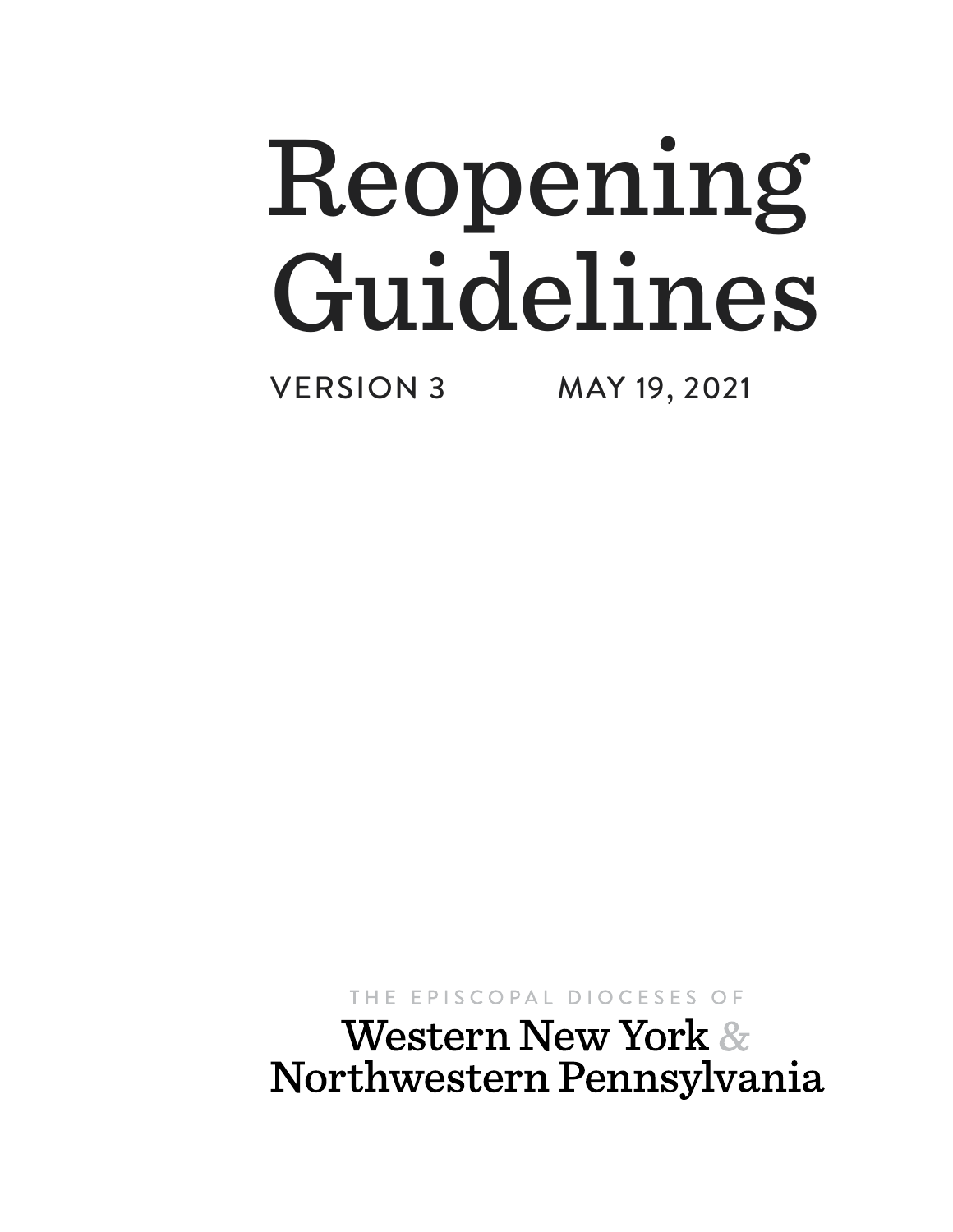

VERSION 3 MAY 19, 2021

| Letter from        | Dear People of God in Western New York and Northwestern Pennsylvania:                                                                                                                                                                                                                                                                                                                                                                                                                                                                                                                                                                                                                                                                                                                                                                                                                                                                       |
|--------------------|---------------------------------------------------------------------------------------------------------------------------------------------------------------------------------------------------------------------------------------------------------------------------------------------------------------------------------------------------------------------------------------------------------------------------------------------------------------------------------------------------------------------------------------------------------------------------------------------------------------------------------------------------------------------------------------------------------------------------------------------------------------------------------------------------------------------------------------------------------------------------------------------------------------------------------------------|
| <b>Bishop Sean</b> | In the last two months, thanks to the increasing availability of effective vaccines<br>against COVID-19, both cases and deaths have declined steadily across our region.<br>Last week, the Centers for Disease Control relaxed its guidance for fully vaccinated<br>people, and state and local authorities are also reevaluating existing restrictions.                                                                                                                                                                                                                                                                                                                                                                                                                                                                                                                                                                                    |
|                    | Accordingly, we have prepared these guidelines to help congregations in our diocesan<br>partnership navigate this transitional time. COVID-19 is not yet behind us, and risk remains<br>for our children and youth and for those with health conditions that make vaccination<br>inadvisable. As Christians, we must err on the side of welcoming and protecting those<br>who remain vulnerable, while at the same time celebrating the progress we have made<br>toward regathering our communities in the ways we have hoped to do for so long.                                                                                                                                                                                                                                                                                                                                                                                            |
|                    | So that our congregations remain welcoming to everyone, I invite you to worship<br>and gather outdoors whenever possible and recommend that you require masks<br>and social distance indoors until all children and youth have had the opportunity<br>to be vaccinated. However, recognizing that each of our congregations will<br>face different questions and challenges during this transition, I would like each<br>congregation's vestry or bishop's committee to work with their clergy to develop<br>masking and social distancing requirements that fit your congregation and<br>context. Once you have had a chance to discuss this issue and craft a plan for your<br>congregation, please send it to Canon Vanessa Butler in my office. Partnership staff<br>and I are available if you would like to consult with us before making your decisions.                                                                             |
|                    | The only remaining requirement in these guidelines is that programs for children and<br>youth be held outdoors whenever possible, with masks and at least three feet of social<br>distance. In July, after more of our young people, ages 12 and up, are fully vaccinated, we<br>will be able to relax those standards. Programs for children under age 12 will continue to<br>require appropriate masking and social distancing for the foreseeable future.                                                                                                                                                                                                                                                                                                                                                                                                                                                                                |
|                    | A final word for those of you who have not yet been vaccinated:                                                                                                                                                                                                                                                                                                                                                                                                                                                                                                                                                                                                                                                                                                                                                                                                                                                                             |
|                    | The pandemic has been long and hard, and although I know that at times it has been<br>difficult to know whom to trust or where to turn for reliable information, I urge you<br>to believe the science behind the vaccines. In clinical trials, all of the vaccines being<br>administered in the United States are extremely effective in preventing both death and<br>serious illness—the kind that can land you in the hospital. Although it may seem as if these<br>vaccines were developed quickly, the underlying research that makes them possible has<br>been two decades in the making, and we can rely on it. I was vaccinated as soon as my<br>turn came, and I hope you will choose to do the same. In the last 14 months, we have lost<br>too many people to this terrible disease, and too many others are still battling its after-<br>effects. By getting vaccinated, you can help make sure that we do not lose anyone else. |
|                    | Faithfully,                                                                                                                                                                                                                                                                                                                                                                                                                                                                                                                                                                                                                                                                                                                                                                                                                                                                                                                                 |
|                    |                                                                                                                                                                                                                                                                                                                                                                                                                                                                                                                                                                                                                                                                                                                                                                                                                                                                                                                                             |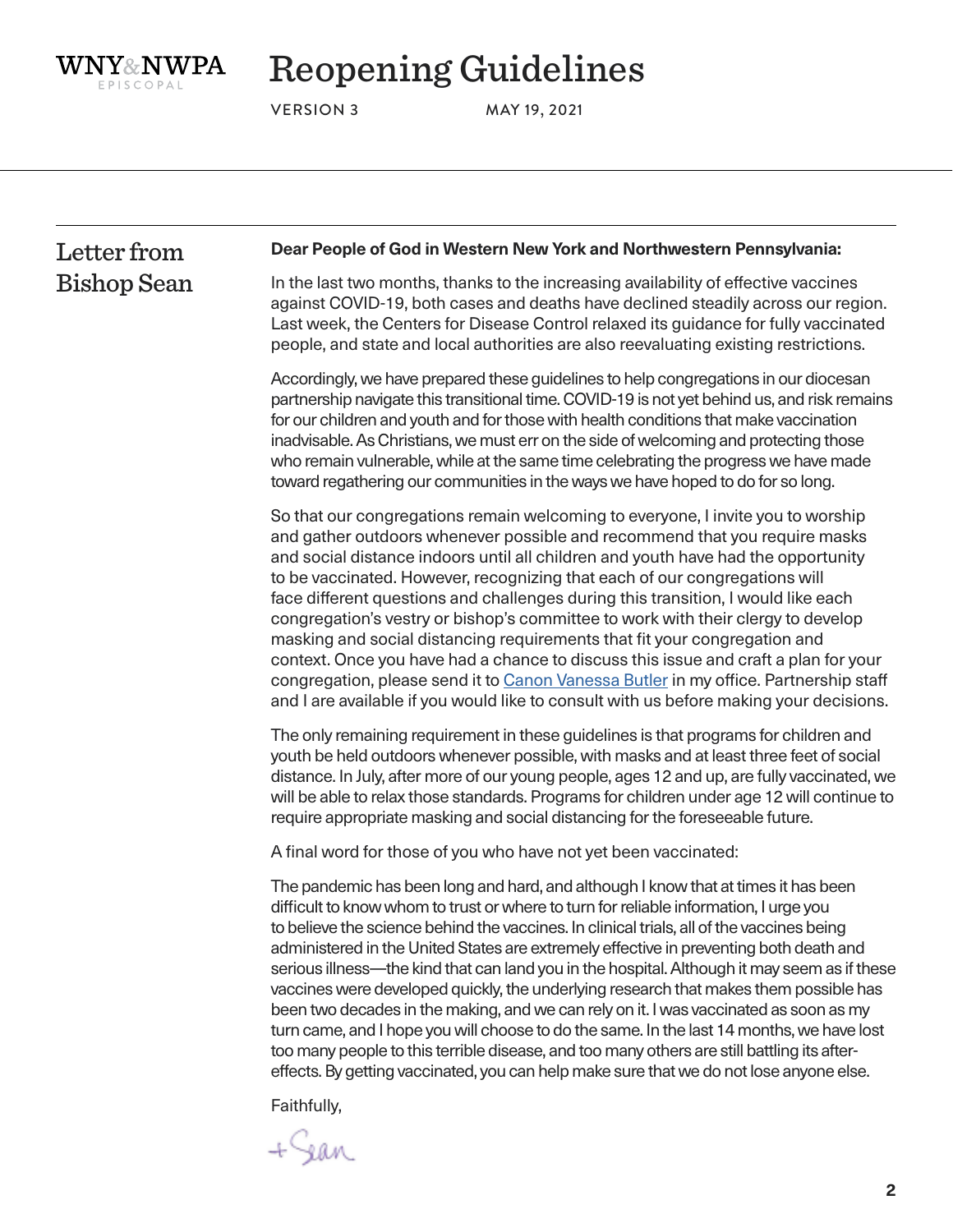

VERSION 3 MAY 19, 2021

Worship Recommendations Online Worship Masking and Social Distancing: Congregational Plans Required *These guidelines supersede all previous versions issued by the diocesan partnership. They are informed by the most recent guidance issued by the Centers for Disease Control and state authorities.* Bishop Sean recommends that: • Congregations continue to require masks at indoor worship until all people, including children, have had the opportunity to be vaccinated. • Unvaccinated people wear masks at both indoor and outdoor worship. • Six feet of social distance between household groups be maintained at indoor and outdoor worship. Taking these recommendations into account, vestries or bishop's committees and congregational clergy should develop mask and social distance guidelines that are appropriate for their settings, keeping in mind the need to make our churches welcoming to families with children, newcomers and those with medical vulnerabilities. • In particular, congregational plans should consider how they will handle greeting, passing the peace and distributing the Eucharist in ways that allow everyone, vaccinated and unvaccinated, to feel safe and welcome at church. • When your congregational masking and social distancing plan is complete, please email it to [Canon Vanessa Butler.](mailto:vbutler%40dionwpa.org?subject=) Whenever possible, gather outdoors for worship and coffee hours instead of indoors. Unvaccinated people should continue to wear masks outdoors. Follow capacity guidelines set by the [Commonwealth of Pennsylvania](https://www.pa.gov/guides/responding-to-covid-19/#ResourcesforBusinesses) and the State of [New York.](https://coronavirus.health.ny.gov/home) Continue contact tracing protocols and consider using an online event service such as Signup Genius to take reservations for worship to ensure you do not exceed capacity and to gather contact information for attendees. Bishop Sean encourages congregations to continue providing meaningful online worship and fellowship for people at home. [Find examples of hybrid worship at congregations in](https://episcopalpartnership.org/tag/onlineworship/)  [our diocesan partnership on the website.](https://episcopalpartnership.org/tag/onlineworship/)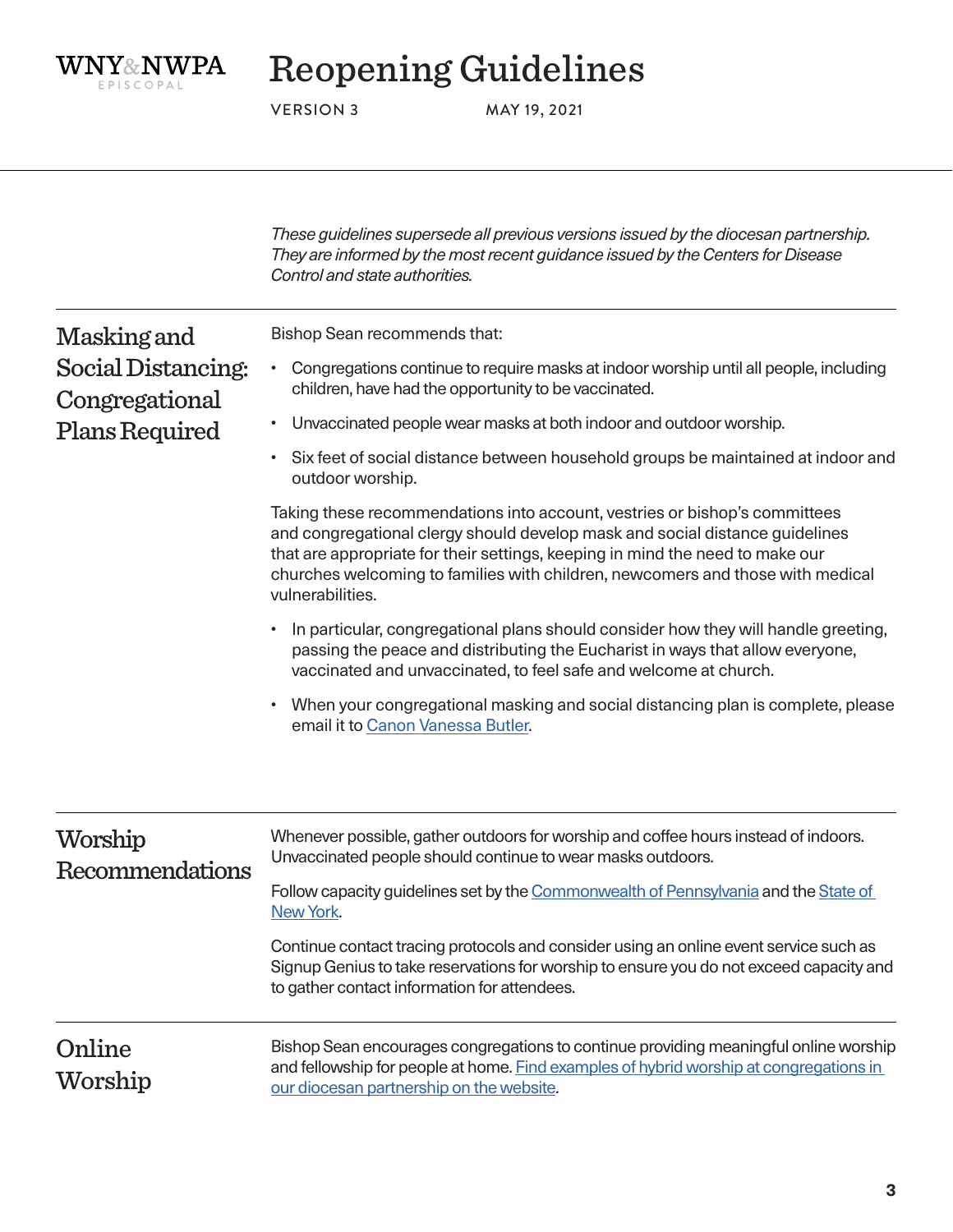

VERSION 3 MAY 19, 2021

| Ventilation<br>Options            | Introduce fresh air whenever and wherever possible. Go outside, open windows, work<br>with your HVAC professionals to adjust your system where possible, and consider<br>additional ventilation and air circulation options:                                                                                                                                                                                |
|-----------------------------------|-------------------------------------------------------------------------------------------------------------------------------------------------------------------------------------------------------------------------------------------------------------------------------------------------------------------------------------------------------------------------------------------------------------|
|                                   | Environmental Protection Agency (EPA) Indoor Air and Coronavirus (COVID-19)<br>Guide                                                                                                                                                                                                                                                                                                                        |
|                                   | Molekule air purifiers are available for spaces up to 1000 feet                                                                                                                                                                                                                                                                                                                                             |
|                                   | Air filtration devices that can be installed into HVAC systems                                                                                                                                                                                                                                                                                                                                              |
|                                   | Consulting with your HVAC vendor or other air filtration contractor                                                                                                                                                                                                                                                                                                                                         |
| Communion<br>Recommendations      | Bread and wine should be brought to the table by the presider. The presider sets their<br>own table and only the presider should be at table.                                                                                                                                                                                                                                                               |
|                                   | Pour only a small amount of wine into the chalice to be consumed at the end of the<br>service when unused hosts are consumed.                                                                                                                                                                                                                                                                               |
|                                   | Use hosts instead of homemade bread. Use a small presider host.                                                                                                                                                                                                                                                                                                                                             |
|                                   | Have only the presider host directly in front of you during consecration. Have a ciborium<br>of hosts for congregants to the side, and consider covering the elements being<br>consecrated.                                                                                                                                                                                                                 |
|                                   | Think through how you will minimize person-to-person contact for administering<br>the sacrament; how you will sanitize and re-sanitize before and while administering<br>the sacrament; and how you will orchestrate your movements. Please remember<br>that according to The Book of Common Prayer (BCP) rubrics, consecration can be<br>accomplished with a minimum of gestures and touching of elements. |
|                                   | Create directional signage and instructions for how to receive communion.                                                                                                                                                                                                                                                                                                                                   |
|                                   | Masks should be worn according to the congregation's policy.                                                                                                                                                                                                                                                                                                                                                |
| <b>Baptism</b><br>Recommendations | Baptism can happen according to the Book of Common Prayer rubric. Masks should be<br>worn and distancing should be maintained according to your congregation's policy.                                                                                                                                                                                                                                      |
| Music<br>Recommendations          | The Centers for Disease Control indicates that singing in a choir without a mask is safe<br>for fully vaccinated people.                                                                                                                                                                                                                                                                                    |
|                                   | When members of the congregation are not vaccinated, masks and social distance for<br>the choir and the congregation are recommended.                                                                                                                                                                                                                                                                       |